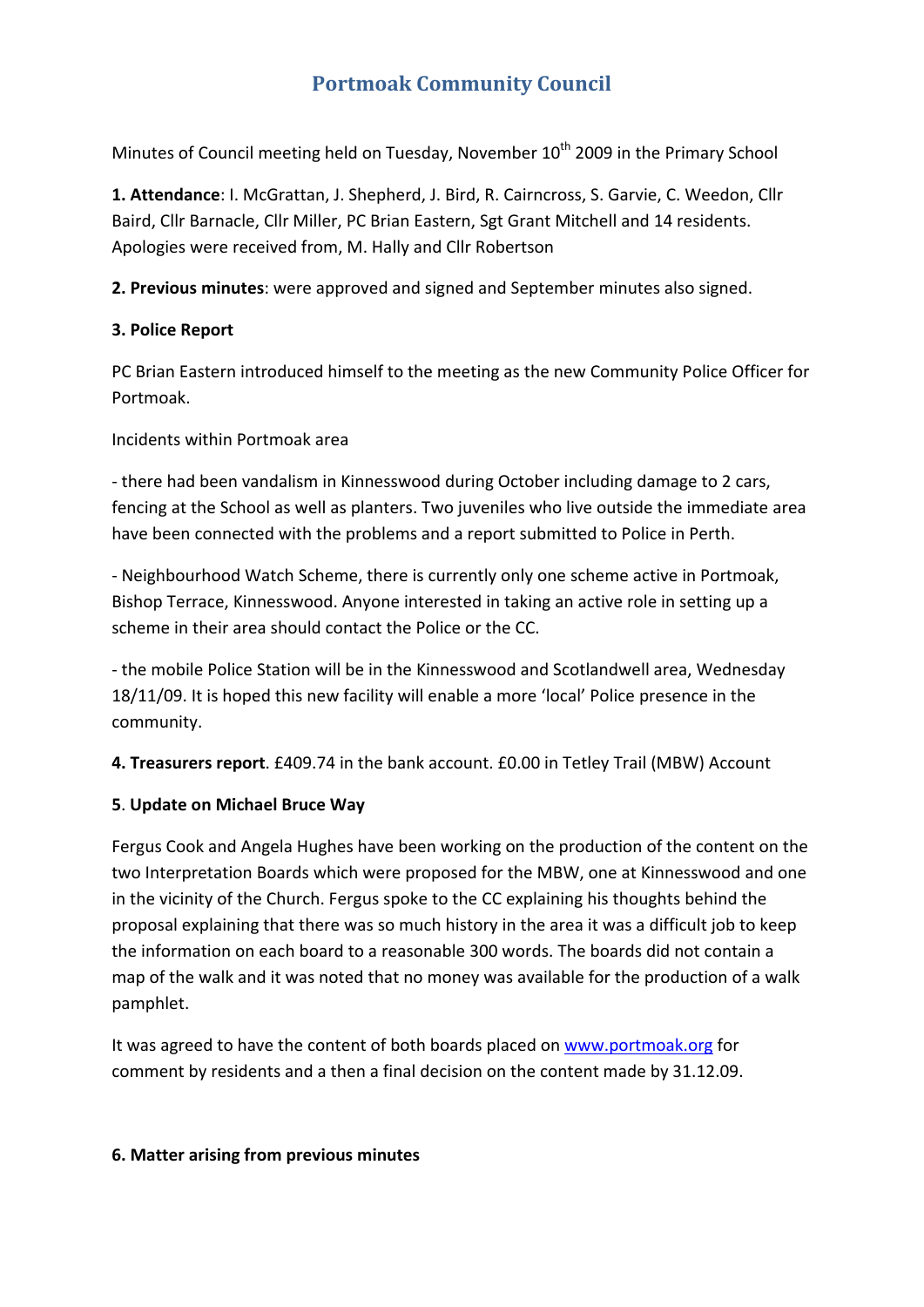## Association of Scottish Community Councils

Conference on November 14<sup>th</sup> 2009, Edinburgh (Item Closed)

## Mail box at Post Office.

Letter received 22 October 2009 from Royal Mail, London Office. Request still being considered, engineers have attempted to fit a larger front to present box but unsuccessful.

Royal Mail said it will now be treated as a matter of urgency.

### Notice Board

Copies of minutes now kept in Kinnesswood shop. (Item closed).

## Cleaning of roads

The B9097 between B996 and B920 and the A911 between Easter Balgedie and Burleigh Sands were reported to 'Clarence' on July 23<sup>rd</sup> 2009. Each month since, prior to the CC meeting a progress report has been requested. The same reason has been given for non completion, road sweeper is broken down. Update requested on CC date, informed that the road had been swept. Road cleaning dept. asked to confirm that position, not evident that cleaning had taken place and further contact agreed to be made w/c 16/11/09

## Signage at Scotlandwell,

Request made to Clarence to remove Picnic Signs and replace with Well Green sign. Following an e mail from a resident in Scotlandwell it appears the signs are on private ground (this wasn't previously stated). A further request has been made to remove the signs from the private property.

### Lomond Country Inn,

Planning application now followed the correct procedure.

A number of local residents have raised the issue of noise from the outside bar area especially if live or recorded music was played outside. It was unclear whether this was a planning or licensing arrangement, clarification was required.

### Land behind Wellside Motors

Building work has now started, residents will be able to see the depth of peat which has been removed before a sufficient sub structure of hard sand has been found as a sufficient basis for the construction of the road leading into the area.

The builders have cleaned out the ditch which runs alongside the access road to the Moss and they have also fenced off an area that was used as an 'unofficial' car park to the Moss This piece of ground was auctioned off last year by the Water Board and is not part of the planning application process associated with the new houses. Any change in use of this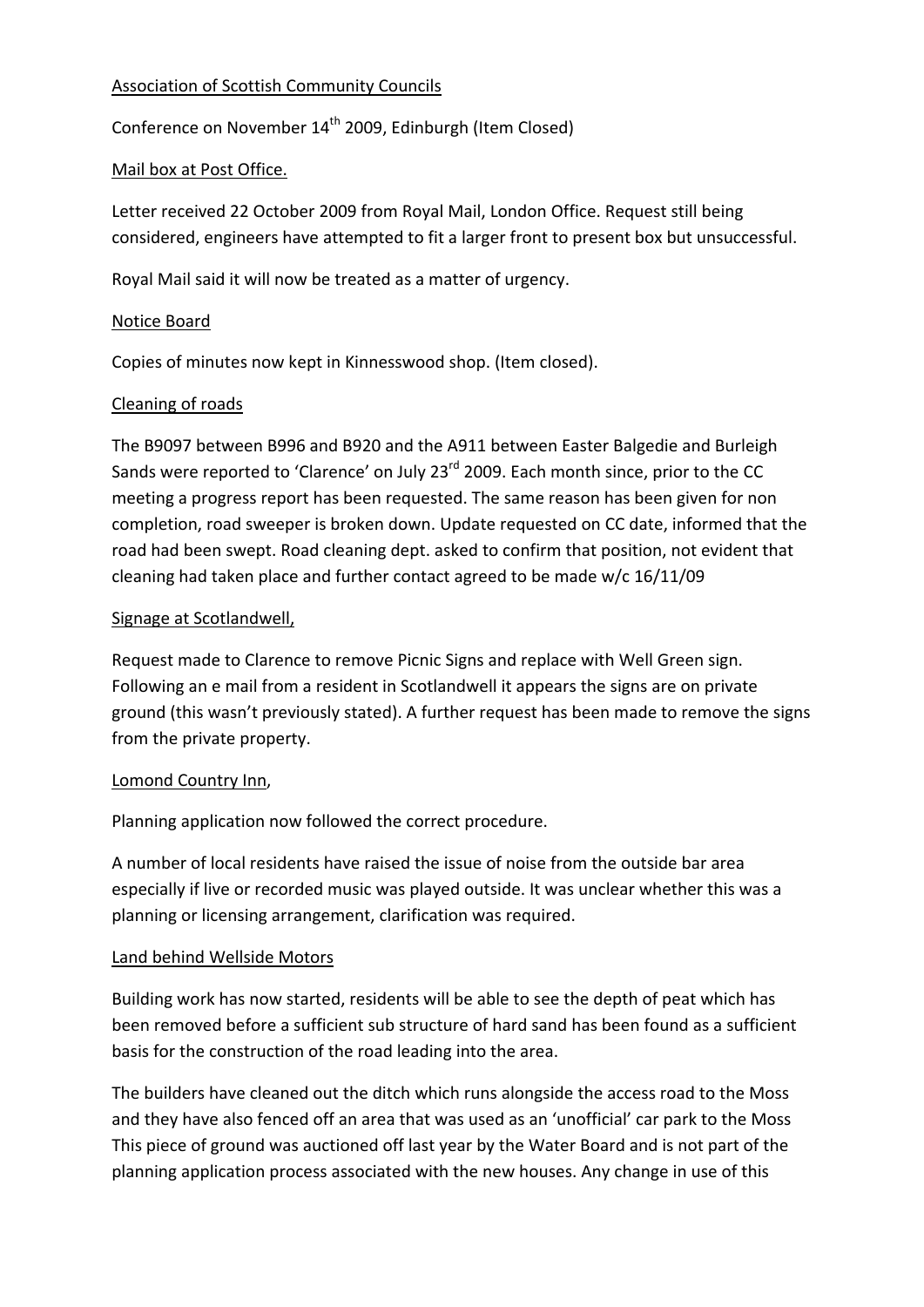piece of ground e.g. to be included in the 'house development' is likely to need planning approval but the latest contact with the builder confirms that the intention is to leave a number of parking spaces to be used by anyone accessing the Moss although the area will not be as large as the present 'unofficial' car park.

There is also some scope for consultation with the community regarding a small piece of ground alongside the track adjacent to the Causeway road. This will in fact be the entrance to the village and it may be an area that Scotlandwell in Bloom may wish to look at.

### Wester Balgedie Appeal.

Copy of a letter to Planning and Environmental Appeals received from local resident disputing a number of points in the Appeal Report and the hearing process. Letter is a request to have those points reviewed prior to the ratification of the Notice of Intention.

### Insurance cover for CC members

The insurance cover has been renewed. There is still some detail required to be decided in the event that a CC was taken to Court.

### Payment of School lets.

Contacted the Chief Executive's office re: extra expense not in this year's budget. The budget is to manage the CC which is made more difficult if a further expense is imposed.

### Hedge alongside playing field, Bishop Terrace, Kinnesswood.

Reported to Clarence. No contact has been made with CC as yet.

### **7. Subcommittee reports**

### Paths Group

The MBW sponsorship programme is now 'open' for residents to sponsor the walk. Notices will be put up explaining the system. Anyone wishing to take out sponsorship should contact a Community Councillor or Stuart Garvie direct on 01592 840825.

#### Path between Gamekeepers and Cobbles, Kinnesswood

The Paths committee have made a site visit and investigating the possible direction they can take to improve the path.

### Planning Group

The following applications were applicable to the area and were up to date at time of meeting.

09/01808/FLL, Erection of a terrace bar, Lomond Country Inn, Main Street Kinnesswood Kinross, KY13 9HN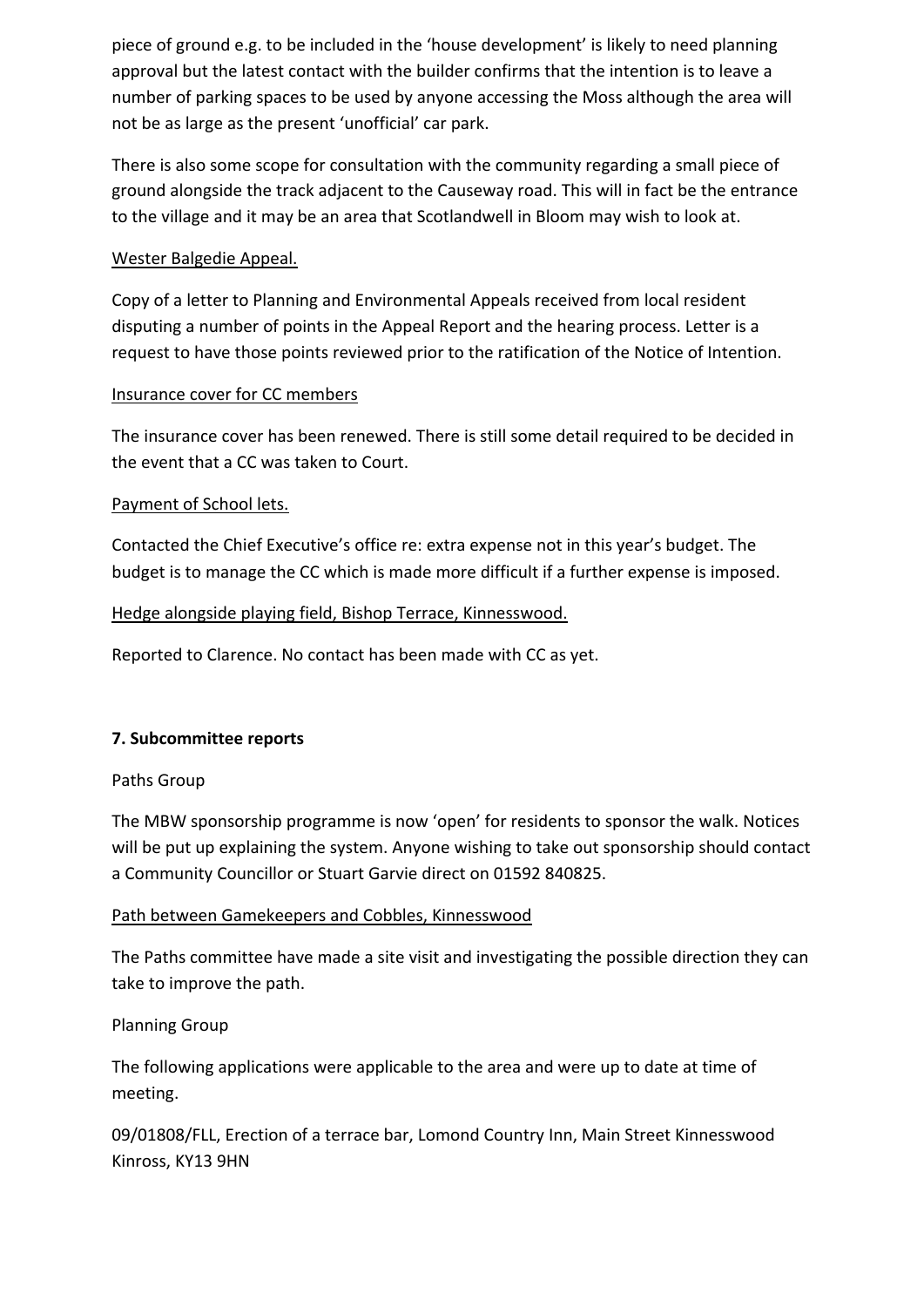09/01809/FLL, repainting of inn and annex, Lomond Country Inn, as above

(see Matters Arising re above)

09/01831/FLL, Demolition and replacement of existing integral double garage and construction of 1st floor accommodation 1 Silverbank Scotlandwell Kinross KY13 9JE

(No comment)

09/01835/FUL Alterations and change of use from garage/workshop to dwellinghouse. Carraigin, Arnot Tower, Leslie KY6 3JQ

### Management Group

## Traffic calming

P&KC have decided to move the build out at Gamekeepers and also the one at the Leslie end of Scotlandwell to just inside the speed limit signs. This is to "include all the houses in both villages and give everyone the benefit of the system". They are also hoping to get the anti skid surface extended on the Scotlandwell hill before the winter sets in. The new signs are also in the pipeline with all these items currently in the queue for the contractors.

A resident raised the question of how far up the hill the anti skid was due to be placed. He suggested it should be laid to the top of the hill and not the 30 metres planned.

### **8. Cllr reports**

### Cllr Baird

‐The new Community Campus was up and running and well worth a visit.

‐ There had been some good feedback regarding the World Cafe event in Kinross.

The Chairman had attended the event and did not share the same feelings as Cllr Baird. Whilst agreeing that the concept was excellent more could have been achieved. He considered that there were a number of important points which could have been improved upon:‐

‐Poor facilitation. One example was following the group discussion a summary was produced of key issues although the facilitator had not visited each group to note their comments and it therefore appeared that this had already been written.

 ‐ Council asked to talk about key issues which were important to the community but only discussed issues pertinent to the Council, an attempt to steer discussion. An example of this was the time devoted to the topic, one hour, with 40 mins of that used by the Council to talk about the new campus. The residents were happy with the new campus so therefore did not wish to discuss the subject but wanted to talk about issues which they were not happy with.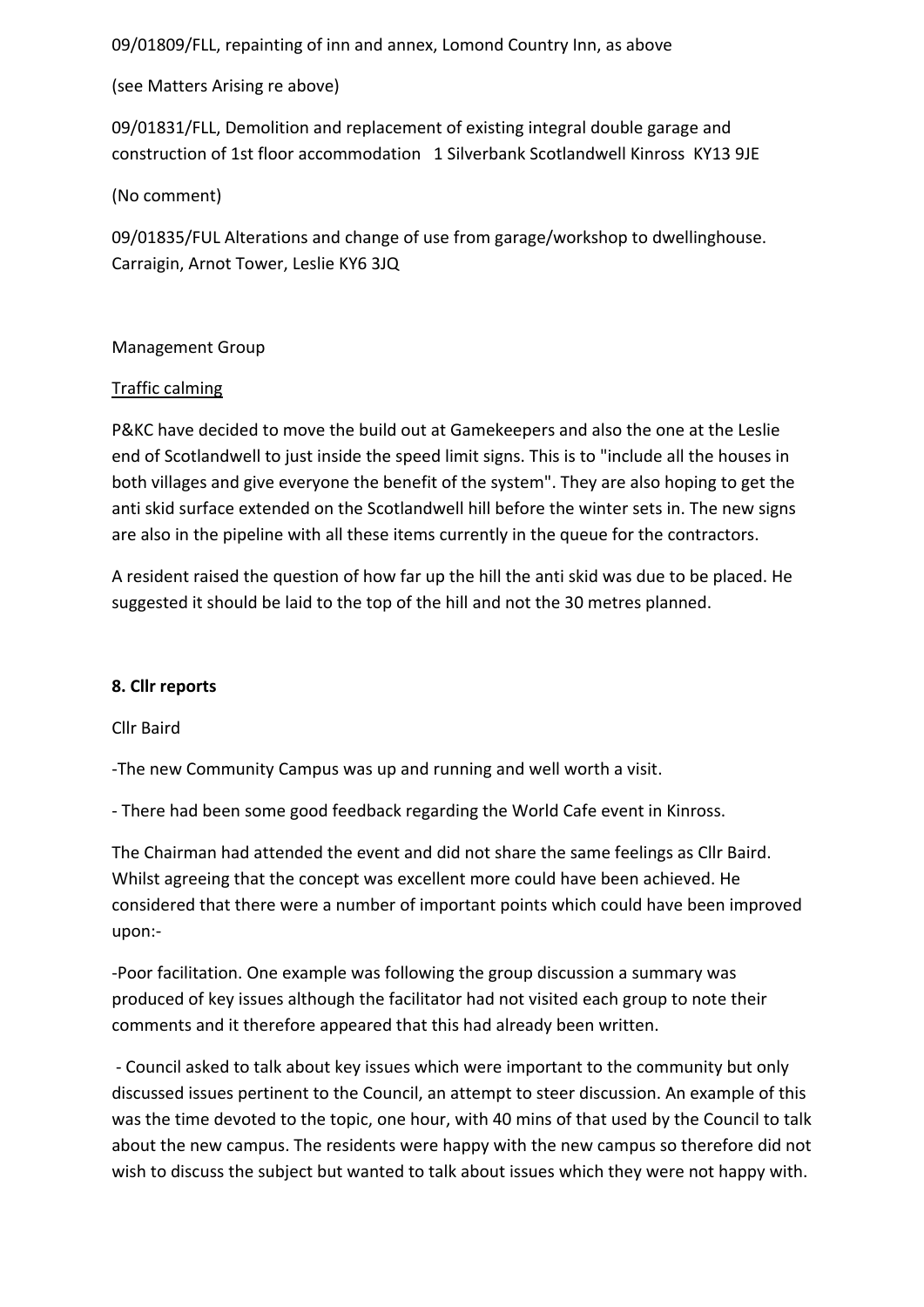‐ Council personnel not taking the exercise seriously enough

## Cllr Miller

‐Agreed that the turnout of residents had been quite disappointing and no doubt some things could have been done better but overall it was considered a worthwhile project.

## Cllr Barnacle

‐Was unable to attend the World Cafe and understood that the Council leading the discussions was an issue. The important issue was to make something happen rather than have too many talking shops.

‐He had detailed previous concerns over the figures proposed in the Council Development plan, especially the numbers of new houses involved within the landward areas of Kinross‐ shire. His felt his concerns are justified following one housing development in Powmill area of around 300 houses compared with the P&KC estimate of 320 overall.

It was suggested that further discussion with developers and the Council were required.

‐The recycling facilities at Kinross had now been improved.

## **9. AOCB**

1. A resident raised the question whether the new Health Centre and School could cope with the apparent large number of new houses due for the area.

The Cllrs confirmed that both sites could manage.

2. A resident queried the suitability of the homeless accommodation in Brough Terrace, Kinnesswood detailing a number of different problems of living in this particular area quoting from his experience in working in this particular field.

The Chairman had been in contact with the appropriate authorities very recently and the issues raised by the resident had already been discussed.

3. Kinnesswood in Bloom had written requesting the CC support and comment about a proposed booklet ''A walk through Kinnesswood''.

Although no financial aid was possible the CC would assist where possible.

### **10. Communications**

Correspondence received since last meeting.

| 14.10.09 | Consultation paper on changes to Education (Scotland) Act 2004/09         |
|----------|---------------------------------------------------------------------------|
| 15.10.09 | Scottish Trades Union Congress, Rebuilding Collective Prosperity campaign |
| 19.10.09 | Details of a Neighbourhood Management qualification                       |